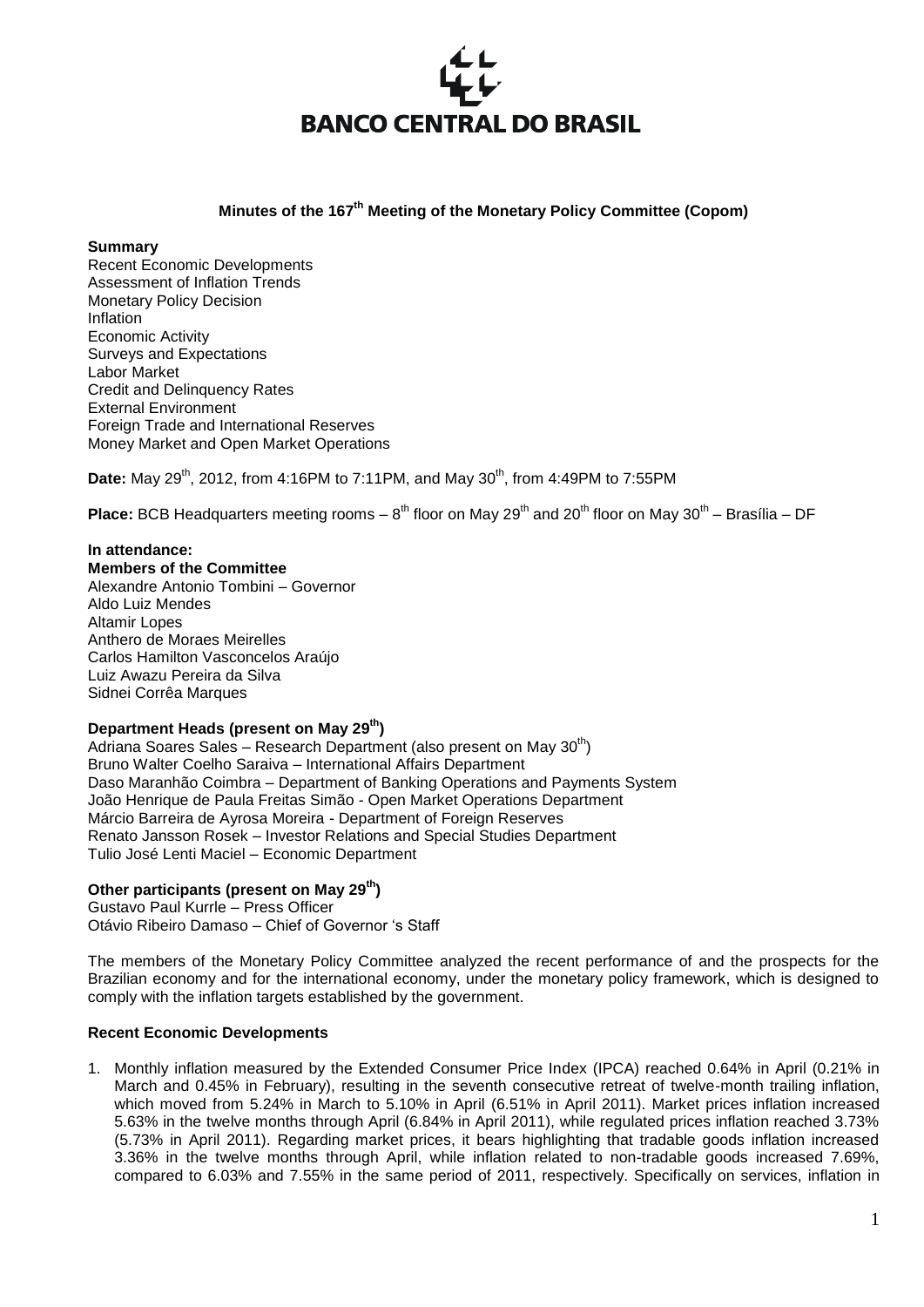

this segment reached 0.77% in April, after rising 0.52% in March, totaling 8.00% in the twelve months through April (down from 8.57% registered in April 2011). In short, despite the fact that services inflation still remains at high levels, the set of available information suggests a declining trend of inflation on a twelve-month accumulated basis towards the inflation target.

- 2. Underlying inflation measures calculated by the BCB, in general, have performed similarly to headline inflation. The average of monthly changes moved from 0.46% in February to 0.25% in March and 0.60% in April. On its turn, on a twelve-month trailing basis, the average change of the five core inflation measures moved from 6.10% in February to 5.69% in March and 5.72% in April. The smoothed trimmed means IPCA core inflation moved from 0.41% in February to 0.28% in March and 0.51% in April, while the non-smoothed trimmed means core inflation changed from 0.28% to 0.27% and 0.50% in the same period. Similarly, the double weight core inflation, after registering 0.47% in February, retreated to 0.26% in March and increased to 0.61% in April. At the same time, core inflation by exclusion, which excludes ten household food and fuels items, decreased from 0.60% in February to 0.21% in March and increased to 0.69% in April; and the core inflation by exclusion of regulated prices and household food changed from 0.54% in February to 0.22% in March and 0.71% in April. On its turn, the average quarterly rate of the IPCA diffusion index changed from 62.69% in February to 60.16% in March and 59.98% in April.
- 3. The General Price Index (IGP-DI) increased 1.02% in April, after increasing 0.56% in March and 0.07% in February. Thus, on a twelve-month trailing basis, the IGP-DI reached 3.86% (6.99 percentage points (p.p.) below that registered in April 2011). The main component of this indicator, the Wholesale Price Index (IPA), changed 2.82% in the twelve months through April, reflecting an increase of 3.28% in the industrial IPA and 1.57% in the agricultural IPA. According to the breakdown by stage of production, there were increases in the prices of raw materials (1.71%), intermediate goods (3.23%) and final goods (3.33%), according to the same comparison basis. Inflation measured by the Consumer Price Index (CPI), the second most important component of the IGP-DI, stood at 5.05% in the twelve months through April (6.05% in April 2011). The Civil Construction National Index (INCC), component with the lowest weight in the IGP-DI, changed 7.77%, driven by the increase in labor cost. On its turn, the Producer/Manufacturing Industry Price Index (IPP/IT), calculated by the Brazilian Institute of Geography and Statistics (IBGE), increased 1.38% in April, after a rise of 1.04% in March. In twelve months, this index changed from 1.36% in March to 2.47% in April. The Copom considers that the effects of the behavior of wholesale prices on inflation for consumers will depend on the current and prospective conditions of the demand and on the price setters' expectations regarding the future inflation trend.
- 4. The Economic Activity Index of the BCB (IBC-Br) incorporates estimates for the monthly production of the three sectors of the economy, as well as for taxes on products, and constitutes an important coincident indicator of economic activity. Considering seasonally adjusted data, the IBC-Br decreased by 0.4% in March, the same change observed in February, after a fall of 0.3% in January. Thus, the indicator increased 0.15% in the first quarter of 2012, quarter-over-quarter, and increased 1.1% year-over-year. In twelve months, the growth rate has been slowing since November 2010, and reached 1.8% in March. On its turn, the Consumer Confidence Index (ICC), from Getúlio Vargas Foundation (FGV), recorded slight decline in May, after reaching, in April, the highest level of the series started in September 2005. The Confidence Index Sector Services (ICS) decreased in April, after recording increases in February and March.
- 5. Industrial activity retreated by 0.5% in March, according to data seasonally adjusted by the IBGE, after growing by 1.3% in February and retreating by 1.6% in January. Only nine of the 27 branches of activity grew in March, especially the automotive vehicles sector, which expanded by 26.2% in February and March, offsetting part of the 31.2% drop recorded in January. On a quarterly moving average basis, industrial production decreased 0.3% from January to March. Year-over-year, production decreased 2.1% in March, while on a twelve-month accumulated basis, it decreased by 1.1%. On the other hand, compared to December 2008, month with the lowest output level during the 2008/09 crisis, the accumulated growth until March 2012 reaches 21.4%. According to seasonally adjusted data from the National Industry Confederation (CNI), revenues in the manufacturing industry recorded 3.6% real growth in March, year-over-year, with an increase of 0.7% in the number of hours worked according to the same comparison basis.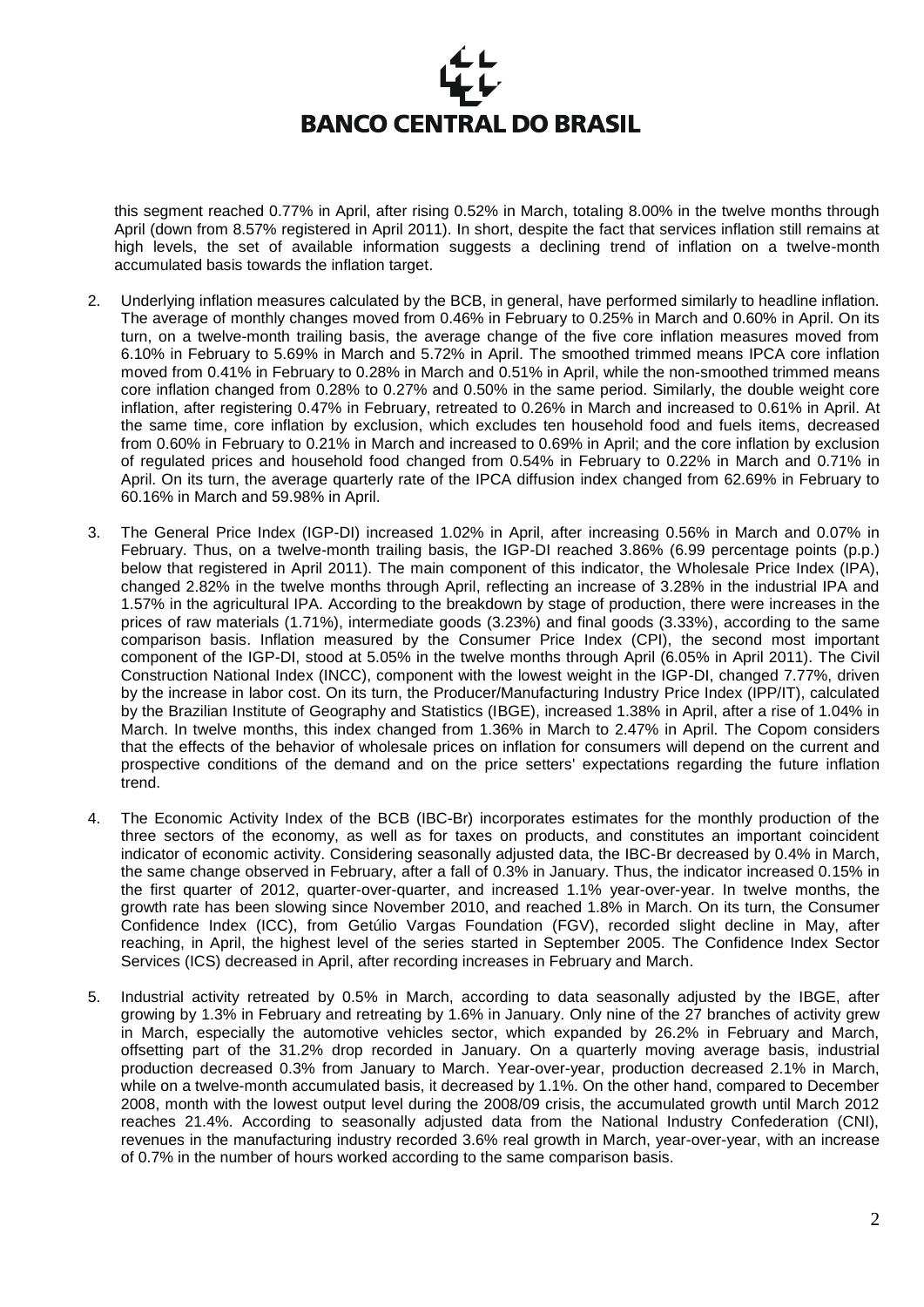- 6. Among the industry use categories, according to data seasonally adjusted by the IBGE, capital goods production grew by 3.8% in March and production of durable consumer goods increased by 3.4%. The production of intermediate goods retreated by 0.9% and the production of semi-durable and nondurable consumer goods fell by 0.8%. In the twelve months through March, there were decreases in the production of capital goods (-1.5%), durable consumer goods (-6.1%), intermediate goods (-0.5%), and semi-durable and non-durable consumer goods (-0.3%).
- 7. The unemployment rate in the six metropolitan regions covered by the IBGE Monthly Labor Survey (PME), according to observed data, stood at 6.0% in April, after recording 6.2% in March and 5.7% in February. The index in April was 0.4 p.p. below the one recorded in the same month last year. According to data seasonally adjusted by the BCB, the unemployment rate reduced from 5.8% in March to 5.6% in April, close to the record low of the series initiated in March 2002. In twelve months, there were increases of 1.8% in the occupation level and 1.3% in the economically active population. Regarding occupied population, the share of formal employees in the private sector – which has been growing consistently in the last years – reached 48.9% in April, but data released by the Ministry of Labor and Employment (MTE) continue indicating certain moderation in this process. In fact, in April, 217.0 thousand formal jobs were created (compared to 272.2 thousand jobs created in April 2011). The slower growth of the economically active population in the recent period has contributed to the maintenance of low employment rates, despite the moderation in the pace of job creation. According to PME, real average earnings increased 6.2% in twelve months, although it had retracted 1.2% in April. As a consequence, real payroll, considering the average earnings of occupied population in the six metropolitan regions, expanded 8.1% year-over-year. In short, the set of available data indicates that, although the labor market remains robust, there are signs of moderation at the margin.
- 8. According to the retail monthly survey (PMC) from IBGE, expanded retail sales increased 10.2% in March, year-over-year, after growing by 3.1% in February and 8.3% in January, according to the same comparison basis. According to the seasonally adjusted series, expanded retail sales increased by 0.6% in March, monthon-month, after decreasing by 0.8 in February and increasing 1.8% in January. Thus, the accumulated rate of growth in twelve months stood at 6.7% in March. The volume of sales in all ten sectors surveyed expanded in the last twelve months, with highlights for office, computing and communication equipment and material (24.8%) and furniture and appliances (16.4%). Since October 2011, the FGV, in partnership with the BCB, has been releasing the Trade Confidence Index (ICOM). This indicator provides important additional information, as it portrays the current outlook and signals the evolution of commercial activity in a more timely manner. In April, the index evolved positively by the second consecutive month, boosted by the improvement in expectations. In the upcoming months, the retail sales trajectory will continue to be influenced by governmental transfers, by the pace of real payroll growth, by the improvement in the consumer confidence level and by moderate credit expansion.
- 9. The installed capacity utilization rate (Nuci) in the manufacturing industry, calculated by the FGV, without seasonal adjustment, moved from 83.5% in April to 83.7% in May, 0.4 p.p. below the level observed in May 2011. According to the seasonally adjusted series calculated by the FGV, the Nuci stood at 84.0% in May (2.7 p.p. below the record high recorded in June 2008). Capacity utilization is more significant in the sector of construction inputs (87.2%), but has retreated since November 2011. In the sector of intermediate goods, the Nuci stood at 85.3%, compared to 82.5% recorded in the sector of capital goods, and 83.4% in the sector of consumer goods. According to the Confederation of National Industry (CNI) data, seasonally adjusted by the BCB, the Nuci decreased from 82.0% in February to 81.5% in March. Still according to the FGV, the difference between the share of companies that reported excess inventories and those which reported insufficient inventories showed an increase in May, according to the seasonally adjusted series, after four consecutive falls.
- 10. The trade balance surplus on a twelve-month accumulated basis increased from US\$29.1 billion in March to US\$28.1 billion in April. This result stemmed from US\$259.3 billion in exports and US\$231.2 billion in imports, equivalent to 18.4% and 18% changes, respectively. The current account deficit accumulated in twelve months changed from US\$52.2 billion in February to US\$49.8 billion in March, equivalent to 1.98% of GDP. On its turn, foreign direct investment reached US\$64.1 billion in the twelve months through March, equivalent to 2.55% of GDP.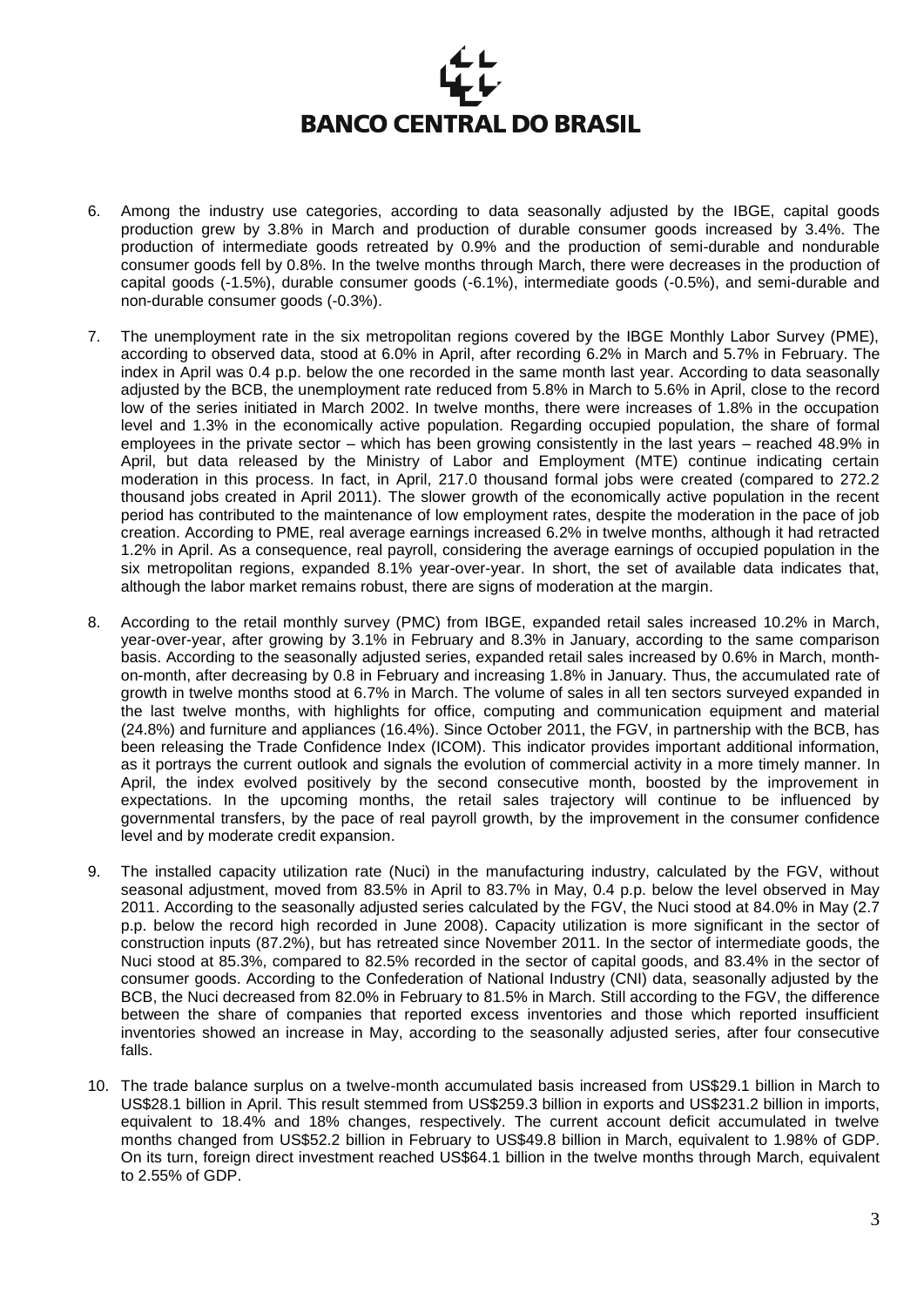- 11. Global economy faces a period of above-than-usual uncertainty, with high risk aversion, and prospects of low growth. Since the last Copom meeting, the assessments regarding the activity in the United States (US) have remained relatively positive, but the risks associated to the scenario of fiscal restraint and the deepening of the European crisis have remained. Despite the substantial provision of liquidity by the European Central Bank (ECB) in the first quarter of this year, heightened risks to global financial stability remain due to, among other factors, the exposure of international banks to the sovereign debt of countries with fiscal imbalances, as well as the increased political uncertainty. These risks are evidenced, for example, in private liquidity shifts among countries in the Euro Area, as well as in high assets prices in economies with solid fundamentals. High rates of unemployment for a long period, coupled with fiscal adjustment needs, the limited scope for countercyclical policy actions and political uncertainty are translated into projections of low growth in mature economies. In fact, the composite leading indicator released by the Organization for Economic Cooperation and Development (OECD), referring to March, indicates weak activity in the Euro Area. Similarly, the disaggregated indicators of the Purchasing Managers Index (PMI) for April suggest moderation in global activity. In China, activity indicators for April, in particular industrial production and total external trade, indicate slowdown during the second quarter. Regarding monetary policy, mature economies have persisted with strongly accommodative stances. Core inflation remained at moderate levels in the US, Euro Area and Japan, considering the relatively moderate prospects for the activity level in these regions. In emerging economies, in general, the monetary policy bias is expansionist, which combines, in some cases, with additional countercyclical policies.
- 12. The price Brent oil barrel declined since the last Copom meeting, but remained above \$ 100, reflecting, in part, political instability in important producing countries. It bears highlighting that the geopolitical complexity that involves the oil sector tends to heighten the volatile behavior of prices, which is also a reflex of the low predictability of some global demand components and of the dependency of supply growth on long term risky investment projects. As measured by the Commodity Research Bureau (CRB), since the last Copom meeting, international prices of agricultural and metallic commodities fell 1.5% and 4.0% respectively. Thus, relative to the record highs observed in April 2011, the changes reach -18.7% and -23.2%. On its turn, the Food Price Index, calculated by the Food and Agriculture Organization of the United Nations (FAO), accumulates a fall of 10.1% until April, compared to the peak recorded in February 2011. In the recent past, the high volatility observed for the commodities prices was influenced by the abundant global liquidity, in a context where financial markets adjust to new expectations for growth and volatility in FX markets. Prospectively, it is plausible to affirm that the reduction of growth targets in China, coupled with the fragility of the global economy, should generate some impact over commodities prices.

## **Assessment of Inflation Trends**

- 13. The identified shocks and their impacts were reassessed according to the new set of available information. The scenario considered in the simulations was based on the following assumptions:
- a) the projected adjustment for gasoline and bottled gas prices, for 2012, were maintained at 0%, the same value considered at the April meeting;
- b) the projected adjustments for 2012 for fixed telephone and electricity were maintained at 1.5% and 1.3%, respectively, the same value considered at the April meeting;
- c) the projection for regulated prices inflation accumulated in 2012, based on individual items, according to the benchmark scenario, was maintained at 4.0%, the same value considered at the April meeting;
- d) the projection for regulated prices inflation accumulated in 2013, according to the benchmark scenario, was maintained at 4.5%, the same value considered at the April Copom meeting. Such projection is based on endogenous determination models for regulated prices, which compute, among other factors, seasonal components, foreign exchange rate changes, market prices inflation and the IGP (General Price Index) change; and
- e) the projection for the spreads over the Selic rate, based on the 360-day swap rates, on the benchmark scenario, estimates 30 bps and 17 bps spreads in the fourth quarters of 2012 and 2013, respectively.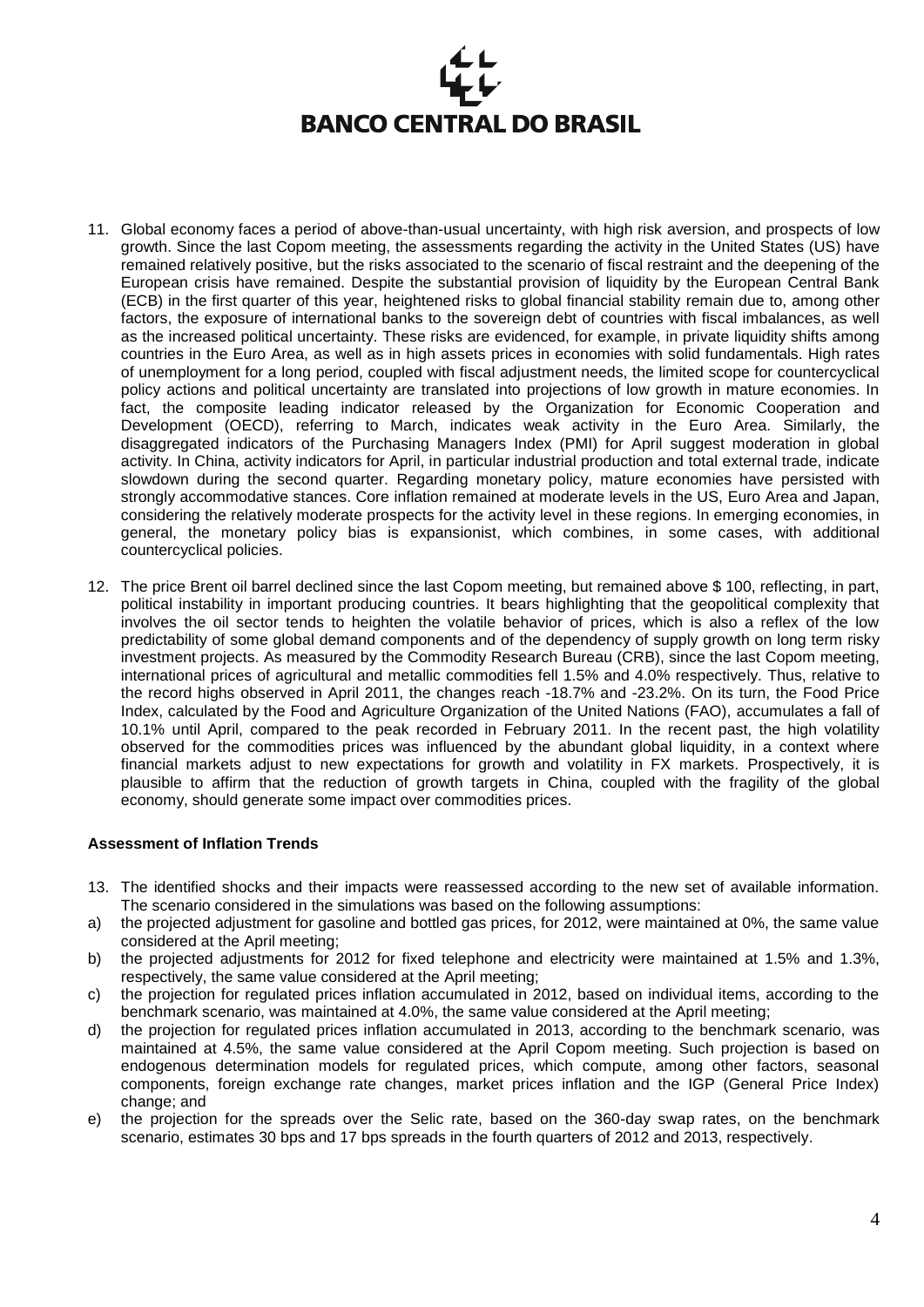

- 14. Regarding fiscal policy, projections assume the achievement in 2012 of the public sector primary surplus target (R\$139.8 billion), around 3.10% of GDP, without adjustments, according to the parameters contained in the Budget Guidelines Law (LDO) - 2012. Furthermore, it is accepted, as a working hypothesis, a primary surplus of R\$ 155.9 billion for 2013, around 3.10% of GDP, without adjustments, according to parameters set out in the Draft Budget Guidelines Law (PLDO) - 2013. For 2014, it is accepted, as a working hypothesis, a primary surplus of 3.10% of GDP, without adjustments.
- 15. The set of projections incorporated the estimated effects of the reduction in the neutral interest rate identified over the last years.
- 16. The main scenario also considers the estimated effects stemming from the current deterioration of the international scenario over the Brazilian economy, but without the observance of extreme events. It is noteworthy that part of this estimated impact is already being observed in recent economic activity and price indicators.
- 17. Since the last Copom meeting, the median of the expectations compiled by the BCB's Investor Relations and Special Studies Department (Gerin) for the 2012 IPCA increased to 5.17% from 5.08%. For 2013, the median of inflation expectations increased to 5.60% from 5.50%. Specifically for banks, asset managers and other institutions (real sector companies, brokers, consultancies and others), the median of expectations for the 2012 IPCA changed to 5.09%, 5.17% and 5.20% from 5.08%, 5.06% and 5.08%, respectively. For 2013, the median changed to 5.50%, 5.80% and 5.44% from 5.50%, 5.73% and 5.30%, in the same order.
- 18. The benchmark scenario assumes the maintenance of the exchange rate at R\$2.05/US\$1.00 and the Selic rate at 9.00% p.y. during the forecast period. Under this scenario, the projection for the 2012 inflation decreased relative to the figure considered at the April Copom meeting and it stands around the 4.50% midpoint target established by the National Monetary Council (CMN). According to the market scenario, which incorporates the consensus exchange and Selic rates trajectories collected by Gerin in the period immediately prior to the Copom meeting, IPCA inflation forecast for 2012 also decreased and stands around the midpoint inflation target. For 2013, the inflation projection remained stable in the reference scenario and declined in the market scenario, but still stands above the midpoint target in both cases.

#### **Monetary Policy Decision**

- 19. The Copom evaluates that monetary policy should contribute to the consolidation of a favorable longer-term macroeconomic environment. In this respect, the Copom reassures that, under the inflation targeting regime, it guides its decisions according to BCB projected inflation and based on the analysis of alternative scenarios for the evolution of the main variables that determine prices dynamics. The Committee also understands that low risks for the underlying inflation in the short run tend to reduce uncertainties regarding the future behavior of headline inflation, facilitate the assessment of scenarios by the monetary authority, as well as help the process of coordination of economic agents' expectations, particularly price setters'. Additionally, it is noteworthy that low risks for the underlying inflation in the short run tend to intensify the effects of monetary policy actions, enabling them to affect in a more long-lasting manner the dynamics of headline inflation in the future. Although the Copom recognizes that other macroeconomic policy actions may influence the price trajectory, it reaffirms its view that it is particularly under the responsibility of the monetary policy to remain especially vigilant to guarantee that pressures detected in shorter horizons do not spread to longer horizons.
- 20. International evidence, ratified by the Brazilian experience, indicates that high inflation rates lead to the increase in risk premia, both for private and public funding, and to the shortening of planning horizons, both for households and companies. Consequently, high inflation rates reduce investment and economic growth potential, in addition to presenting regressive effects on income distribution. In other words, high inflation rates do not originate any lasting results for economic and employment growth; on the contrary, they create permanent damage to these variables in the medium and long terms. Therefore, the strategy adopted by the Copom aims to ensure the convergence of inflation towards the targets path, which requires that possible deviations from the target path be promptly corrected. Such strategy takes into account the time lags in the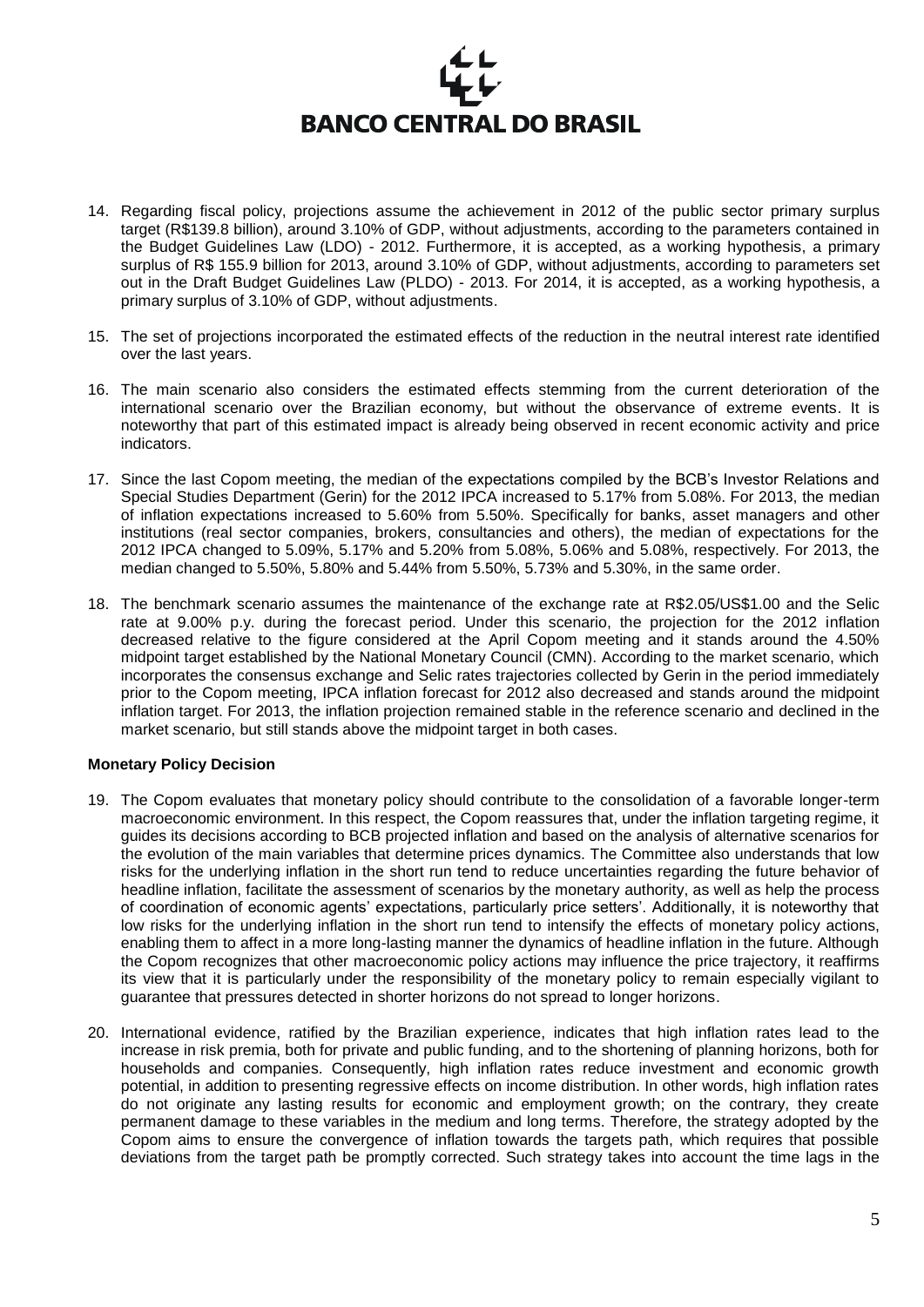

transmission mechanism and is the most adequate to deal with the uncertainty inherent to the process of monetary policy formulation and implementation.

- 21. The Copom considers that, since the last meeting, the risks to global financial stability have remained high, particularly those deriving from the ongoing deleveraging process observed in the main economic blocks. The Committee understands that, in general, the restrictions to which several mature economies were exposed have changed little. It also notes that, in these economies, there seems to be limited leeway for monetary policy actions, and a scenario of fiscal restraint also prevails, in this and in the upcoming years. Moreover, in important emerging economies, despite the resilience of domestic demand, the pace of activity has moderated, in part, as a consequence of policy actions and the weakening of external demand, through the external trade channel. In specific cases, changes in the growth pattern are anticipated, a development that tends to be permanent. Therefore, until now, the Committee evaluates that the international scenario has shown disinflationary bias.
- 22. For the Copom, there are cumulative evidences supporting the view that the transmission of external developments to the Brazilian economy materializes through several channels, among others, moderation of total trade, moderation in investment flows and tighter credit conditions. Another transmission channel of great importance is the impact over businessmen confidence. The Committee understands that the effects of the complexity surrounding the international environment added up to those stemming from the moderation of domestic activity. In other words, the moderation process the Brazilian economy was already experiencing in the first half of last year was intensified by the weakness of the global economy.
- 23. The Copom evaluates, however, that although domestic demand expansion has also been moderate, prospects for economic activity in this and in the upcoming semesters are favorable, with some asymmetry among the several sectors. This assessment is supported by signs that point to moderate expansion of credit supply both for individuals and corporate; and by the fact that consumers' and businessmen's confidence, stands at high levels. The Copom understands, additionally, that the domestic activity will continue to be benefited by public transfers, as well as by the labor market vigor, mirrored in historically low unemployment rates and in wages growth, despite some accommodation at the margin.
- 24. The Copom reaffirms its view that inflation accumulated in twelve months, which started to retreat in the last quarter of 2011, tends to continue the decline and, therefore, to move towards the targets path. The Committee evaluates that the reversion in the inflation trend will contribute to improve the economic agents' expectations, especially price setters', about the inflation dynamics of in this and in the upcoming quarters. Additionally, the Committee understands that this improvement in the sentiment tends to be boosted by the moderation observed in the last quarters in the producer prices dynamic.
- 25. The Copom notes that the main inflation scenario considers the materialization of the assumed trajectories regarding fiscal variables. It bears highlighting that the generation of primary surpluses in line with the hypotheses considered for inflation projections, in addition to contributing to reduce the mismatch between supply and demand growth rates, will strengthen the reduction trend of the public debt-to-GDP ratio and the positive perception regarding the macroeconomic environment in the medium and long terms.
- 26. The Copom highlights that its main scenario also considers moderate expansion in the credit market. Still about the credit market, the Committee considers opportune the initiatives with the aim of moderating the concession of subsidies through credit operations.
- 27. The Copom evaluates as decreasing the risks stemming from the persistence of the mismatch, in specific segments, between supply and demand growth rates. However, it highlights the narrow idleness margin in the labor market, despite the signs of moderation in this market, and considers that, under such circumstances, an important risk stems from the possibility of concession of wages increases incompatible with productivity growth and their negative impacts over inflation dynamics. On the other hand, the Copom notes that the level of installed capacity utilization has stabilized and is below the long-term trend, in other words, it is contributing to the opening of the output gap and to contain prices pressures.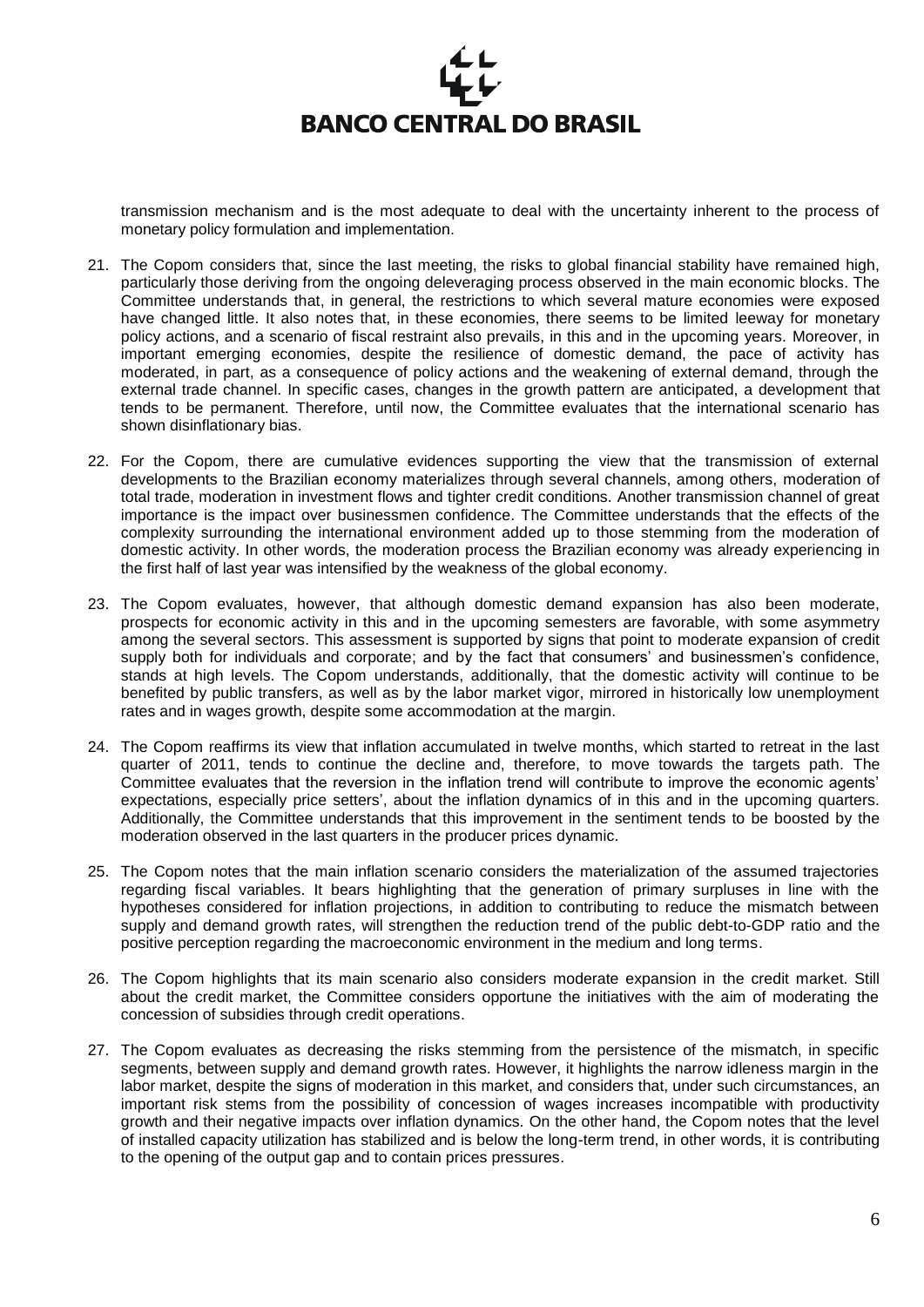

- 28. The Copom considers that the deceleration of the Brazilian economy in the second half of 2011 was deeper than expected, and that recovery has materialized in a very gradual way. Moreover, it also notes that recent events indicate the postponement of a final solution for the European financial crisis, and that the risks related to the deleveraging process – stemming from banks, households and government - under way in major economic blocks remain elevated. These and other elements, therefore, constitute an economic environment in which a much above-than-usual uncertainty level prevails. For the Committee, the prospective scenario for inflation, since the last meeting, has maintained favorable signs. The Committee also notes that, according to the main scenario adopted, the inflation rate stands around the target in 2012.
- 29. In short, the Copom considers that, at the present moment, the risks to the inflation trajectory remain limited. The Committee also notes that, until now, due to the global economy's fragility, the external sector contribution has been disinflationary.
- 30. In this context, continuing the process of monetary conditions adjustment, the Copom decided to decrease the Selic rate to 8.50% p.a., without bias. The following members of the Committee voted for this action: Alexandre Antonio Tombini, Governor, Aldo Luiz Mendes, Altamir Lopes, Anthero de Moraes Meirelles, Carlos Hamilton Vasconcelos Araújo, Luiz Awazu Pereira da Silva and Sidnei Corrêa Marques.
- 31. The Copom evaluates that domestic demand tends to show robustness, especially household consumption, largely due to the effects of stimulus factors, such as income growth and moderate credit expansion. This scenario tends to prevail in this and in the upcoming semesters, when domestic demand will be impacted by the effects of monetary policy actions recently implemented, which are, in short, lagged and cumulative. On the other hand, the Committee considers that recent initiatives reinforce a scenario for restrained public sector expenditures. Another important factor to curb aggregate demand is the still fragile international scenario. These elements and quasi fiscal developments are an important part of the context in which future monetary policy decisions will be taken, aiming to ensure the timely convergence of inflation to the targets path.
- 32. The Copom understands that the Brazilian economy has experienced significant structural changes, which determined retreat in the interest rates in general and, in particular, in the neutral rate. Among the factors that support this view, it bears highlighting the reduction of risk premia, a direct consequence of the accomplishment of the inflation target for the eighth consecutive year, of the macroeconomic stability and of institutional improvements. Moreover, the process of interest rates reduction was favored by changes in the structure of the financial and capital markets, by the credit market deepening, as well as by the generation of primary surpluses consistent with the maintenance of decreasing trend for the public debt-to-GDP ratio. For the Committee, all these changes are characterized by a high degree of persistence – although, due to the economic cycles themselves, specific and temporary reversions may occur – and contribute for the Brazilian economy's current solid indicators of solvency and liquidity.
- 33. The Copom also considers that the increase in the supply of external savings and the reduction of its funding cost have contributed to the reduction of the domestic interest rates, including the neutral rate, which, according to the Committee's assessment, are largely permanent developments.
- 34. In light of the above, even considering that the activity recovery has occurred more slowly than anticipated, the Committee believes that, given the cumulative and lagged effects of policy actions implemented so far, any additional monetary easing movement should be conducted with parsimony.
- 35. At the end of the meeting, it was announced that the Committee will reconvene on July 10<sup>th</sup>, 2012, for the technical presentations, and on the following day, to discuss monetary policy, as established in the Communiqué 21,213 of June  $29<sup>th</sup>$ , 2011.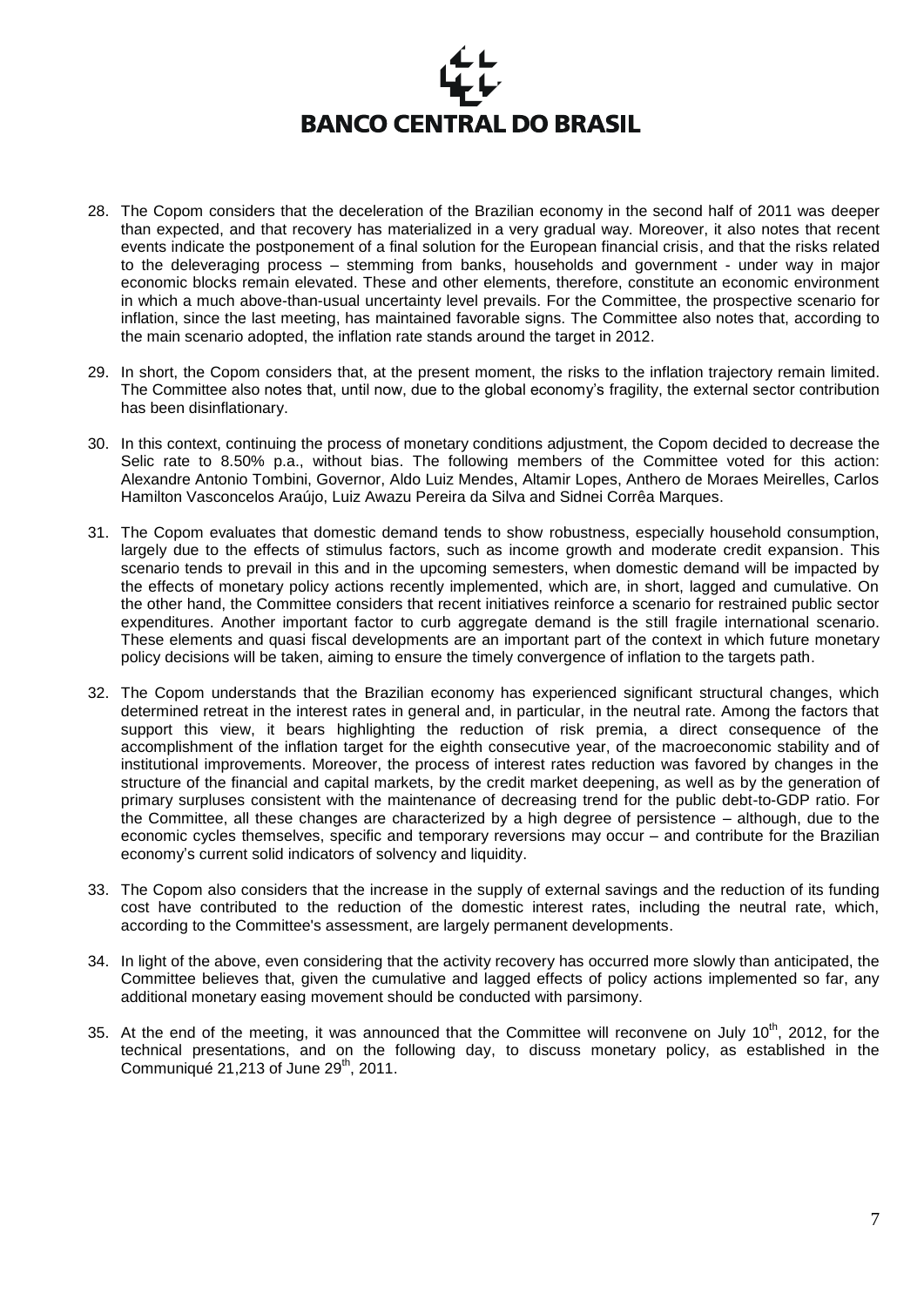### **SUMMARY OF DATA ANALYZED BY THE COPOM**

#### **Inflation**

- 36. The IPCA-15 rose 0.51% in May, up from 0.43% in April, totaling 2.39% in the year and 5.05% in the twelve months through May, compared to 5.25% in the twelve months through April, according to data released by the IBGE. The monthly result reflected acceleration in market and regulated prices. Regarding market prices, which increased 0.53% in May, compared to 0.46% in April, the movement was due to the acceleration in the prices of tradable goods, to 0.79% up from 0.23%, while the prices of non-tradable goods decelerated to 0.30%, down from 0.66%, influenced by the deceleration in the rate relative to services, which increased 0.26%, down from 0.69% in April. Regulated prices rose 0.44% in May, up from 0.35% in April. The monthly IPCA-15 change was mainly due to the increase in the prices of food and beverages, main driver of the index increase in May, which contributed 0.14 p.p., compared to 0.07 p.p. in April, personal expenses and housing, with respective contributions of 0.13 p.p. and 0.12 p.p.. The diffusion index stood at 63.29% in May, up from 62.74% in April.
- 37. On a twelve-month basis through May, market prices slightly increased, from 5.50% to 5.54%, while regulated prices decelerated relative to April, from 4.60% to 3.79%. The evolution of market prices reflected the greater effect of the acceleration in the prices of tradable goods, from 3.74% to 4.03%, while the prices of the nontradable goods decelerated, from 7.08% to 6.90%. The prices of the services segment increased 7.28% in the last twelve months through May, compared to 7.67% and 7.56%, in the corresponding periods through April and March, respectively.
- 38. The IGP-M totaled 1.02% in May, after increasing 0.85% in April, according to FGV, reflecting the acceleration in the prices of IPA and INCC and the deceleration in consumer prices (IPC). The index accumulated an increase of 2.51% in the year, compared to 3.33% in the same period of 2011, and 4.26% in twelve months, compared to 3.65% in the twelve months through April.
- 39. The IPA-M changed 1.17% in the month, compared to 0.97% in April, totaling 2.24% in the year and 3.62% in twelve months. The prices of agricultural and livestock products increased 0.85% in May, down from 1.18% in the previous month, totaling 3.87% in the year and 3.75% in twelve months. The prices of industrial products increased 1.29% in May, compared to 0.89% in April, totaling 1.66% in the year and 3.57% in twelve months. The monthly performance of prices of agricultural and livestock products evidenced, in particular, the impact of the 10.05% change in the price of soybeans, which contributed 0.48 p.p. for the IPA-M result. Among the prices of industrial products, the main influence was exerted by chemicals, which increased 2.71%, with a contribution of 0.26 p.p. to the monthly index.
- 40. The IPC-M increased 0.49% in May, compared to 0.55% in April, totaling 2.79% in the year, compared to 4.12% in the same period of 2011, and 4.81% in twelve months. The IPC-M change in May was mainly influenced by the 0.48% increase in housing, which contributed 0.12 p.p. to the monthly index. The INCC-M changed 1.3% in the month, up from 0.83% in the previous month, as a result of the acceleration in the costs of labor force (from 1.08% to 2.22%) and the cooling in the prices of materials, equipment and services (from 0.58% to 0.35%). The INCC-M accumulated changes of 3.63% in the year and 7.16% in the twelve months through May.
- 41. Three out of the five IPCA-15 core measures calculated by the BCB accelerated in the month, while in the twelve months through May, the deceleration trend, recorded in the last months for all criteria, was observed in three out the five measures. Month-on-month, the core inflation by exclusion, which excludes ten items of household food and fuels, increased 0.54% in the month, up from 0.45% in April, accumulating 5.84% in the twelve months through May, up from 5.81% in the twelve months through April. The core inflation by exclusion of household food and regulated prices increased 0.47%, down from 0.49% in April, totaling 5.77% in twelve months, compared to 5.73% in the twelve months through April. The smoothed trimmed means increased 0.48% in May, up from 0.37% in April, accumulating 6.19% in the twelve months through May, compared to 6.28% in the twelve months through April. The non-smoothed trimmed means core inflation increased 0.41%, up from 0.38% in April, accumulating 4.90% and 4.97% in twelve months, respectively. The double weight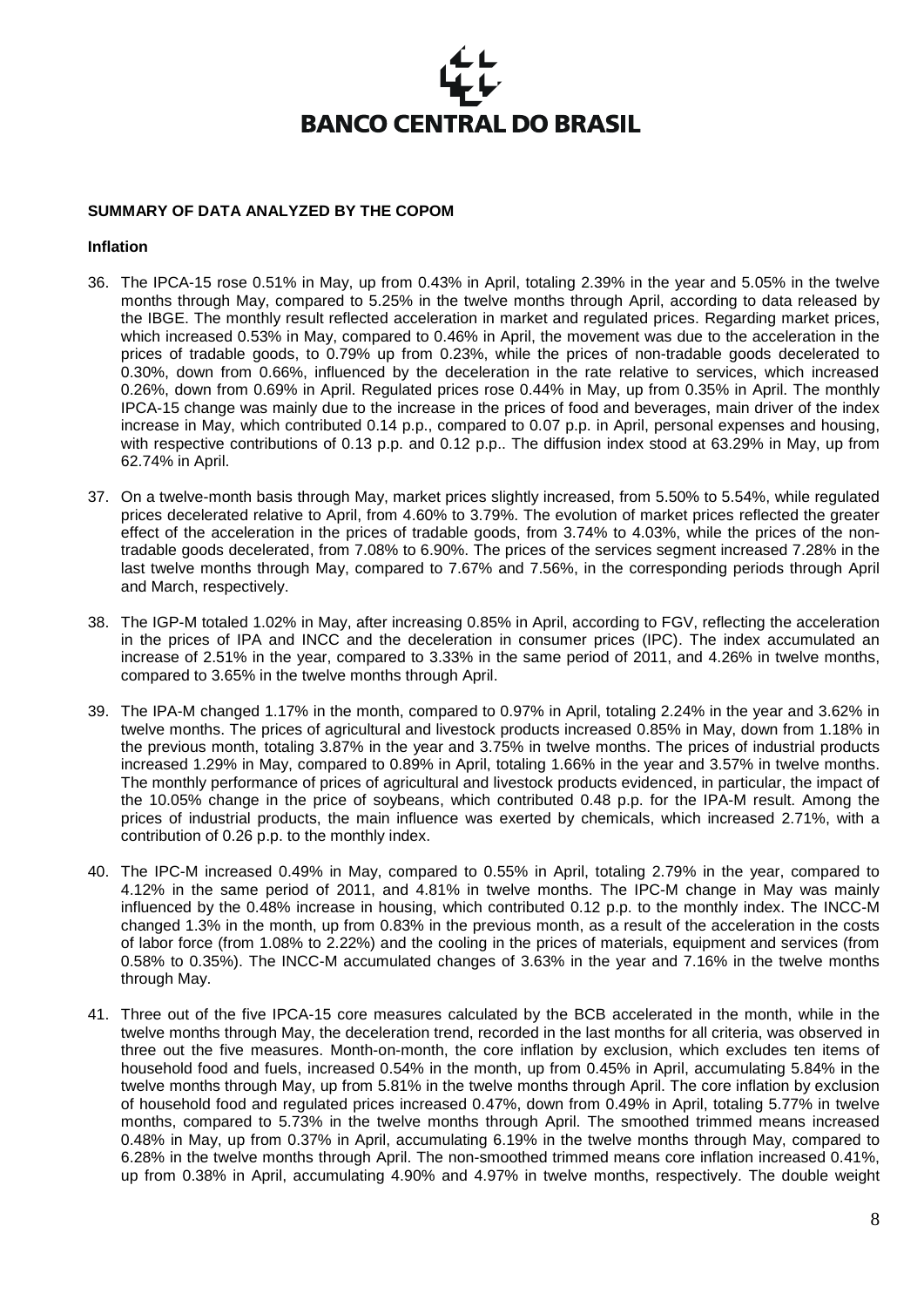

core inflation increased 0.43% in May, down from 0.48% in April, accumulating 5.87% in the twelve months through May, compared to 6.05% in the twelve months through April.

- 42. The IPP/IT increased 1.38% in April, after increasing 1.04% in March and 0.28% in April of the previous year. In the year, the IPP/IT increased 1.55%, compared to 1.69% in the same period of 2011 and increased 2.47% in the last twelve months through April, compared to 1.36% in the previous month. The monthly result of IPP/IT was mainly influenced by the increases of prices related to the industries of food products, other chemical products and coke, byproducts and bio-fuels, with respective contributions of 0.53 p.p., 0.30 p.p. and 0.15 p.p. for the index. The index change in the twelve months ending in April reflected, mainly elevations related to contributions stemming from the industries of food, 1.39 p.p., automotive vehicles, 0.35 p.p., and beverages, 0.28 p.p., offset by the contributions of metallurgy industry, -0.26 p.p., textiles, -0.2 p.p. and computer equipment, electronic and optical products, -0.18 p.p..
- 43. The Commodity Index Brazil (IC-Br) increased 0.58% in April, reflecting respective changes of 0.65%, 0.28% and 0.41% related to the segments of agriculture and livestock, metal and energy. In the last twelve months through April, the index accumulates a decrease of 5.21%, with retreats of 5.96% in the sub-index composed by agricultural products, and 8.87% in the metallic commodities sub-index, while the one related to energy increased by 2.48% in the period.

#### **Economic Activity**

- 44. The Commodities Index Brazil (IBC-Br) decreased 0.35% in March, month-on-month, considering seasonally adjusted data. In the first quarter, the index increased 0.15%, quarter-over-quarter, when it had increased 0.20%, according to the same comparison basis. Considering observed data, the IBC-Br increased 0.91% in March, year-over-year, compared to the increase of 0.86% in February, according to the same comparison basis. The index increased 1.06% in the year and 1.84% in the twelve months ended in March.
- 45. Expanded retail sales, which include vehicles and construction inputs, increased 0.6% in March, month-onmonth, according to data seasonally adjusted from IBGE's monthly survey (PMC), after changes of -0.8% (revised) in February and 1.8% in January. With this result, expanded retail sales grew 3% in the first quarter of 2012, relative to the last quarter of 2011. By segment, four out of the ten surveyed segments presented increases, with highlights for the increases of 2.3% in pharmaceutical and medical articles, and of 1.2% in furniture and household appliances. On the other hand, the most remarkable retreats stemmed from the sales of books, newspapers, magazines and stationary (-7.1%), and office, computing and communication equipment and material (-6.9%). In the year, expanded retail sales increased 7.3%. Retail sales volume increased 0.2% in March, month-on-month, seasonally adjusted, after stability in February and increase of 3.2% in January (revised), according to the same comparison basis, accumulating growth of 4.1% quarterover-quarter, seasonally adjusted, 10.3% in the year and 7.5% in twelve months.
- 46. Considering observed data, expanded retail sales increased 10.2% in March, year-over-year, with expansion in all segments, with highlights for the sales of office, computing and communication equipment and material (30.5%), furniture and household appliances (21.2%), construction inputs (16.2%), pharmaceutical and medical articles (14.1%), and hypermarkets, supermarkets and food products (12.2%). In the twelve months ended in March, expanded retail sales increased 6.7%, mainly driven by increases in the sales of office, computing and communication equipment and material (24.8%), furniture and household appliances (16.4%), pharmaceutical and medical articles (10%) and construction inputs (9.1%).
- 47. Automobile sales by dealers, including cars, light commercial vehicles, trucks and buses, decreased 3.7% in April, month-on-month, after falling by 5.8% in March and 3.4% in February, according to the Brazilian Federation of Automobile Vehicles Distribution (Fenabrave) data, seasonally adjusted by the BCB. Sales decreased 7.3% in the quarter ended in April, compared to the 3.5% expansion in the quarter ended in January. Automobile vehicles sales decreased 3.3% in the year, as a consequence of the fall in the sales of trucks (9.2%), automobiles (3.4%), buses (2.3%) and light commercial vehicles (1.8%).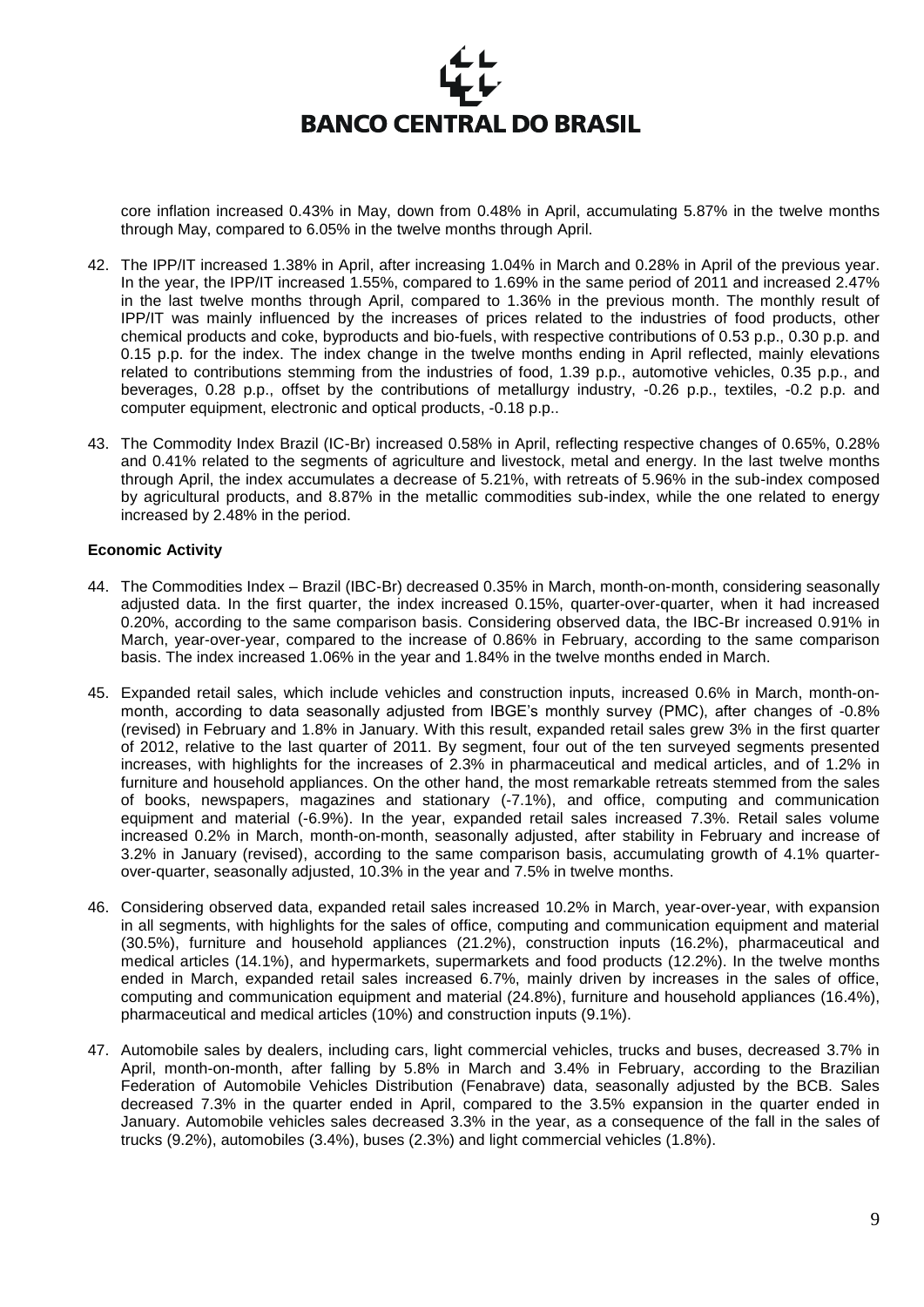

- 48. Capital goods imports quantum index, released by the Foreign Trade Studies Centre (Funcex) and seasonally adjusted by the BCB, expanded 6.9% in April, month-on-month. Observed data increased by 4.8% year-overyear, 4.4% in the year and 6.4% in the twelve months through April.
- 49. Capital goods production increased 3.8% in March, accumulating a 9% decrease in the quarter, quarter-overquarter, according to data seasonally adjusted from the Monthly Industrial Survey (PIM) by the IBGE. The main positive drivers in the month stemmed from the increase in the production of equipment for energy, 19.3%, and transportation, 9.2%, as opposed to the retraction of 13.9% in the production of agricultural pieces.
- 50. Construction inputs production increased 0.1% in March, accumulating a decrease of 0.3% in the quarter, compared to the one ended in December, considering seasonally adjusted data. The segment production increased 4.9% year-over-year, with cumulative increases of 3.3% in the year and 3.6% in twelve months.
- 51. Disbursements granted by the Brazilian Development Bank (BNDES) totaled R\$138.5 billion in the twelve months through March, 17.5% below the one registered in the same period of 2011, as a consequence of the retraction of 48.6% in funding for the manufacturing industry. In the period, the infrastructure sector absorbed 40% of the total funds released, followed by industry, 31%, commerce and services, 22%, and agriculture and livestock, 7%.
- 52. Industrial production changed by -0.5% in March, according to IBGE seasonally adjusted data, after an increase of 1.3% (revised) in February, reflecting retreats of 1.8% in mining and 0.4% in manufacturing industry. By use categories, it bears highlighting the falls of 0.9% in the production of intermediate goods and of 0.8% in the production of semi and non-durable consumer goods, while capital goods and durable goods production increased by 3.8% and 3.4%, respectively. Seventeen out of the 26 manufacturing industry activities surveyed decreased in the month, with highlights for the segments of medical equipment, 10.1%, edition, printing and recording, 7.1%, and electronic material and communication equipment, 6.9%. On the other hand, the sector of automotive vehicles recorded the largest monthly expansion, 11.5%. The industrial production retreated by 0.5% in the first quarter of the year, quarter-over-quarter, when it had decreased by 1.6%, reflecting retraction of 3.3% in mining and stability in the manufacturing industry. The quarterly development was mainly influenced by the performance of automotive vehicles, which retreated by 18.8% in the period. Considering observed data, industrial production registered decreases of 2.1% in the month, yearover-year, 2.9% in the year and 1.1% in twelve months, mainly as a consequence of the unfavorable performance of the durable consumer goods industry.
- 53. The Nuci in the manufacturing industry reached 84% in May, a 0.1 p.p. expansion month-on-month, according to data seasonally adjusted by FGV. The monthly result stemmed from the elevation in all use categories, highlighting the respective increases of 0.7 p.p. and 0.6 p.p. in the segments of capital goods and durable consumer goods, respectively. Considering the observed series, the Nuci fell by 0.4 p.p., year-over-year, as a result of the decrease in the indicators related to capital goods (2.1 p.p.), construction inputs (1.3 p.p.), consumer goods (0.1 p.p.) and intermediate goods (0.6 p.p.).
- 54. Vehicles output reached 260.8 thousand units in April, representing changes of -2.3% month-on-month and -0.9% in the quarter ended in April, according to data released by the National Association of Automotive Vehicle Manufacturers (Anfavea), seasonally adjusted by the BCB. Considering observed data, there were retreats of 7.5% year-over-year, 10.1% in the year and 3.9% in twelve months.
- 55. Still according to data released by Anfavea, national vehicle licensing decreased 3% in April, month-on-month, and 6.4% in the quarter ended in April, quarter-over-quarter, considering data seasonally adjusted by the BCB. Regarding observed data, there were decreases of 11.4% year-over-year, 5.8% in the year and 4.4% in twelve months. Automobile exports totaled 48.7 thousand units in April, representing changes of -0.5% year-overyear, -4.9% in the year and 3.1% in twelve months. According to the series seasonally adjusted by the BCB, exports increased 7.7% in the month and retreated 6.2% in the quarter ended in April, relative to the one ended in January.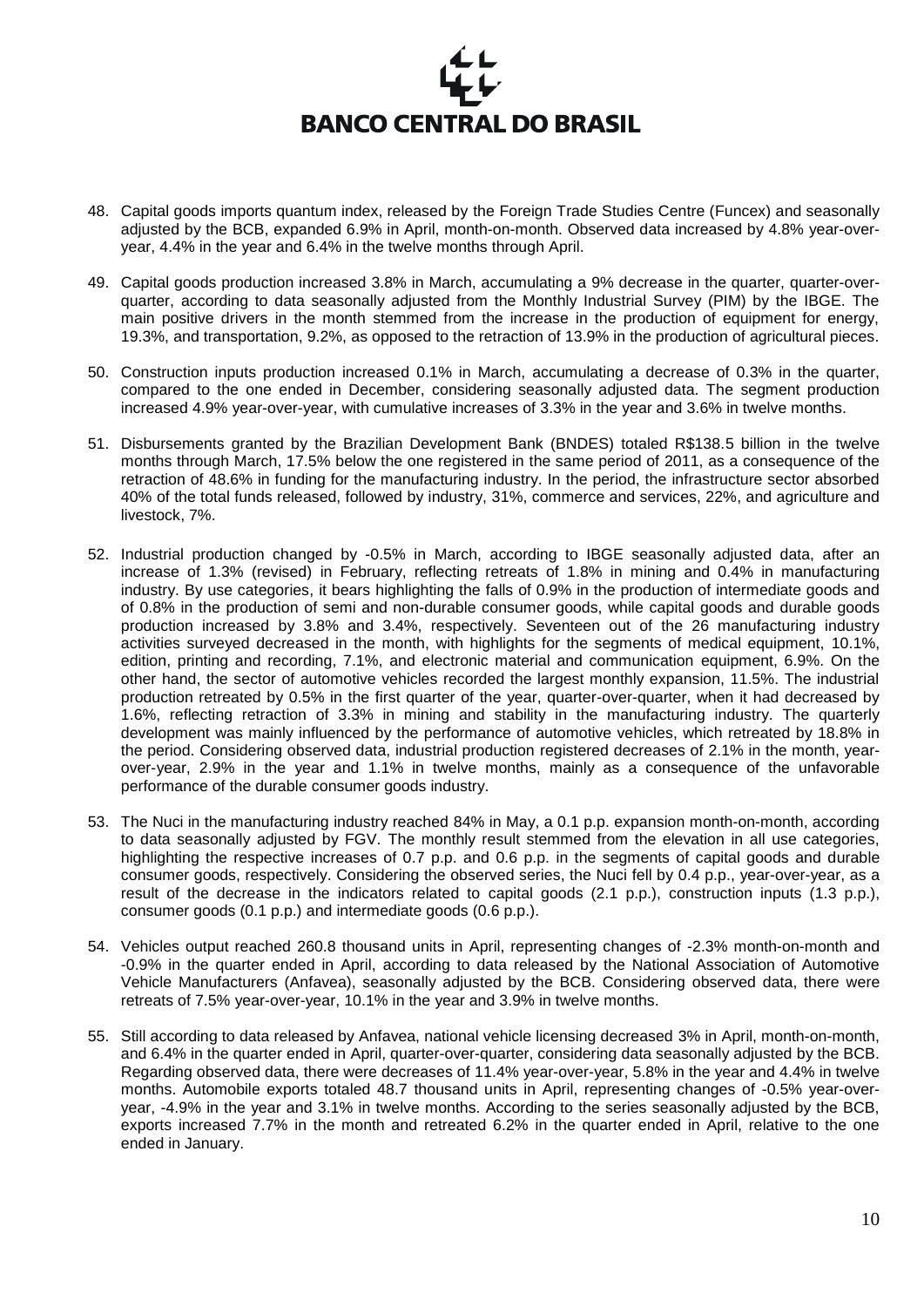

56. The LSPA survey carried out by the IBGE regarding April projected 159.3 million tons for the 2012 national harvest of grains, representing a decrease of 0.5% year-over-year and an increase of 0.5% over the March crop forecast. The new prognosis presented more favorable prospect for the second harvest of corn, with increase of 5.9% compared to the estimate of the previous month, in contrast to the predictions for the crops of beans and wheat, which reduced by 8.4% and 6.7%, respectively, according to the same comparison basis. Regarding the 2011 harvest of grains, the new projection estimates expansions in the harvests of corn (19.5%), as opposed to the declines in the harvests of wheat (-15.9%), rice (-13.8%), soybeans (-11.4%) and beans (-8.3%).

#### **Surveys and Expectations**

- 57. The Consumer Confidence Index (ICC), considering data seasonally adjusted from the nationwide Consumer Expectations Survey (FGV), decreased by 1.2% in May, month-on-month, to 127.1 points, driven by the reduction of 1.8% in the Current Situation Index (ISA) and 1.1% in the Expectations Index (IE). The ICC increased 9.7% year-over-year, as a result of the changes of 6% in the ISA and 12.3% in the IE.
- 58. The ICS, calculated by the FGV, decreased by 4.8% in April, year-over-year, reaching 128.8 points, as a result of the decreases of 8.3% in the ISA and 1.9% in the IE. Month-on-month, the ICS retreated by 0.9% in April, due to the falls of 0.6% in the ISA and 1.2% in the IE, according to observed data.
- 59. The Commerce Confidence Index (ICOM), measured by the Commerce Survey from FGV, reached 127 points in April, decreasing 5% year-over-year. The result reflected changes of -2.1% in the Current Situation Index (ISA-COM) and -6.9% in the Expectations Index (IE-COM). In the quarter ended in April, the ICOM decreased 4.4% year-over-year, due to the retreats of 3.7% in the ISA-COM and 4.8% in the IE-COM.
- 60. The Industry Confidence Index (ICI), considering seasonally adjusted data from the Survey of Manufacturing Industry (SCIT-FGV), increased 0.1% in May, month-on-month, reaching 103.4 points. The result was driven by the increase of 0.9% in the IE and the reduction of 0.5% in the ISA. The ICI fell 6% in April, year-over-year, due to decreases of 7.2% in the ISA and 4.8% in the IE.
- 61. The Construction Confidence Index (ICST), measured by the Construction Survey, from FGV, reached 123.5 points in April, decreasing 9.3% year-over-year. The result reflected retreats of 11% in the Current Situation Index (ISA-ICST) and 7.9% in the Expectations Index (IE-ICST). In the quarter ended in April, the ICST decreased 6.8%, year-over-year, due to the retreats of 8.6% in the ISA-ICST and 5.3% in the IE-ICST.

#### **Labor Market**

- 62. According to the General Record of Employment and Unemployment (Caged) of the Ministry of Labor and Employment (MTE), 217 thousand formal jobs were created in April, of which 82.9 thousand jobs in the services sector, 40.6 thousand jobs in the civil construction, 33.7 thousand jobs in commerce, 30.3 thousand jobs in manufacturing industry and 21.9 thousand jobs in agriculture and livestock. Month-on-month, formal job creation expanded by 0.2%, considering seasonally adjusted data. In the year through April, 598.2 thousand jobs were created and in twelve months, 1.4 million, compared to 797.8 thousand and 2 million, respectively, in the same periods of 2011.
- 63. According to the IBGE employment survey (PME), carried out in the six main metropolitan regions of the country, the unemployment rate reached 6% in April, decreasing 0.2 p.p., month-on-month, and 0.4 p.p., yearover-year. The monthly result was driven by the increases of 0.3% in occupation and 0.1% in the Economically Active Population (PEA). Considering seasonally adjusted data, the unemployment rate reached 5.6% in April, compared to 5.8% in the previous month. According to the same survey, average real earnings usually earned by the workers decreased 1.2%, month-on-month, and increased 6.2%, year-over-year, and 4.7% in the year through April. Real payroll, defined as the number of persons employed times real average earnings, changed -0.9%, month-on-month, 8.1%, year-over-year, and 6.8% in the year through April.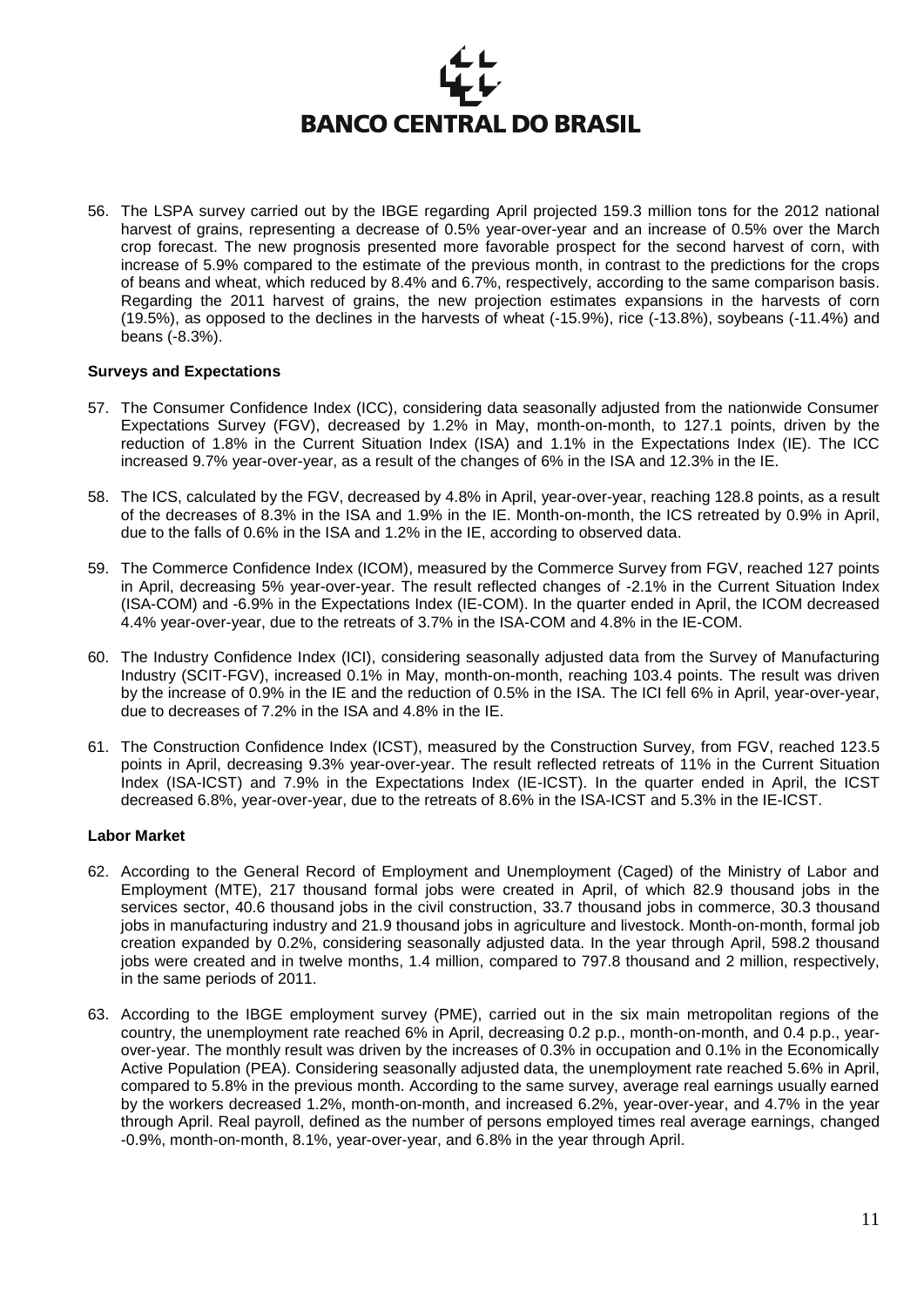#### **Credit and Delinquency Rates**

- 64. Outstanding credit in the financial system reached R\$2,100 billion in April, equivalent to 49.6% of GDP, increasing by 1.2% in the month, 3.5% in the year and 18.1% in twelve months. Non-earmarked credit operations, which represented 64.1% of the total of the financial system, changed 1.3% in the month, 3.5% in the year and 15.9% in twelve months, reflecting the respective increases of 0.8%, 3.9% and 15.4% for credit operations to individuals, and 1.7%, 3.1% and 16.4% for credit operations to corporate, in the same order. Earmarked credit operations increased 1.1% in the month, 3.4% in the year and 22.4% in twelve months. It bears highlighting the expansion of 2.1%, 10.7% and 40.9% in housing credit, according to the same comparison bases.
- 65. The average annual interest rate on reference credit operations reached 35.3% in April, decreasing 2 p.p. in the month and 4.5 p.p. in twelve months. The average annual rate on credit for individuals and corporate reached 42.1% and 26.3%, respectively, registering decreases of 2.3 p.p. and 1.4 p.p., month-on-month, and 4.7p.p., year-over-year, for both segments.
- 66. The average tenure on reference credit operations reached 500 days in April, retreating one day. The tenure related to individuals increased one day, reaching 606 days, while the one related to corporate segments decreased two days, reaching 402 days.
- 67. The delinquency rate in the financial system (non-earmarked loans used as reference for interest rates, in arrears for more than ninety days) reached 5.8% in April, increasing 0.1 p.p. month-on-month and 0.9 p.p., year-over–year. The indicator for the operations with individuals reached 7.6% in April, increasing 0.2 p.p. month-on-month, and 1.5 p.p. in twelve months, while the delinquency rate for credit operations to the corporate segment stood at 4.1%, remaining stable in the month and increasing 0.4 p.p. year-over-year.

#### **External Environment**

- 68. Since the last Monetary Policy Committee meeting, prospects for the global economy's growth have continued low. In this context, the assessment of purchase managers, expressed by the global PMI, fell for the second consecutive month, reaching 52.2 points in April, the lowest value of the last five months. In the US, GDPQ1 growth slowed down to an annualized rate of 2.2%, despite increases in private consumption and exports. In the labor market, it bears noticing the continuity of the deceleration process in job creation in the US, which retreated to 115 thousand jobs in April, in net terms, below expectations. In the Euro Zone, which recorded zero growth in the first quarter, there was decrease in industrial production in March (-0.3%), month-on-month, and the continuity of deterioration in the composed PMI, whose preliminary evaluation relative to May pointed out a retreat to 45.9 points, the lowest level of the last 35 months. The unemployment rate reached 10.9% in March. In Japan, the GDPQ1 annualized rate exceeded expectations, recording a 4.1% growth rate, with highlights for the improvement in private consumption, exports and government investment. On the other hand, in April, it bears noticing the decrease in the composed PMI to 51.3 points, after reaching the record high of 53.2 points in the previous month; the retreat in the trade balance, which reached a ¥520 billion deficit; and the decline of 0.3% in retail sales, after retreating 1.2% in the previous month. In China, the deceleration trend for activity indicators remained, mainly for foreign trade, but also for gross fixed capital formation and industrial production.
- 69. In the financial markets, high risk aversion is observed, driven by the risks associated to the scenario of fiscal restraint and the deepening of the European crisis. In Europe, the debt crisis remains with the political stalement in Greece and with the fragility signs of the banking system in Spain, which increased the risk premiums in this country, hampering the access to the sovereign debt market. Under this scenario, the US dollar valued against the euro and the currencies of emerging countries, while the US and German ten-year securities' yields reached, in May, the record lows of the respective time series.
- 70. Since the last Copom meeting, international commodities prices have decreased. Moreover, agricultural commodities prices were influenced by the favorable prospects for the next harvest, while the prices for energy commodities also reacted to increased oil production by the Organization of Petroleum Exporting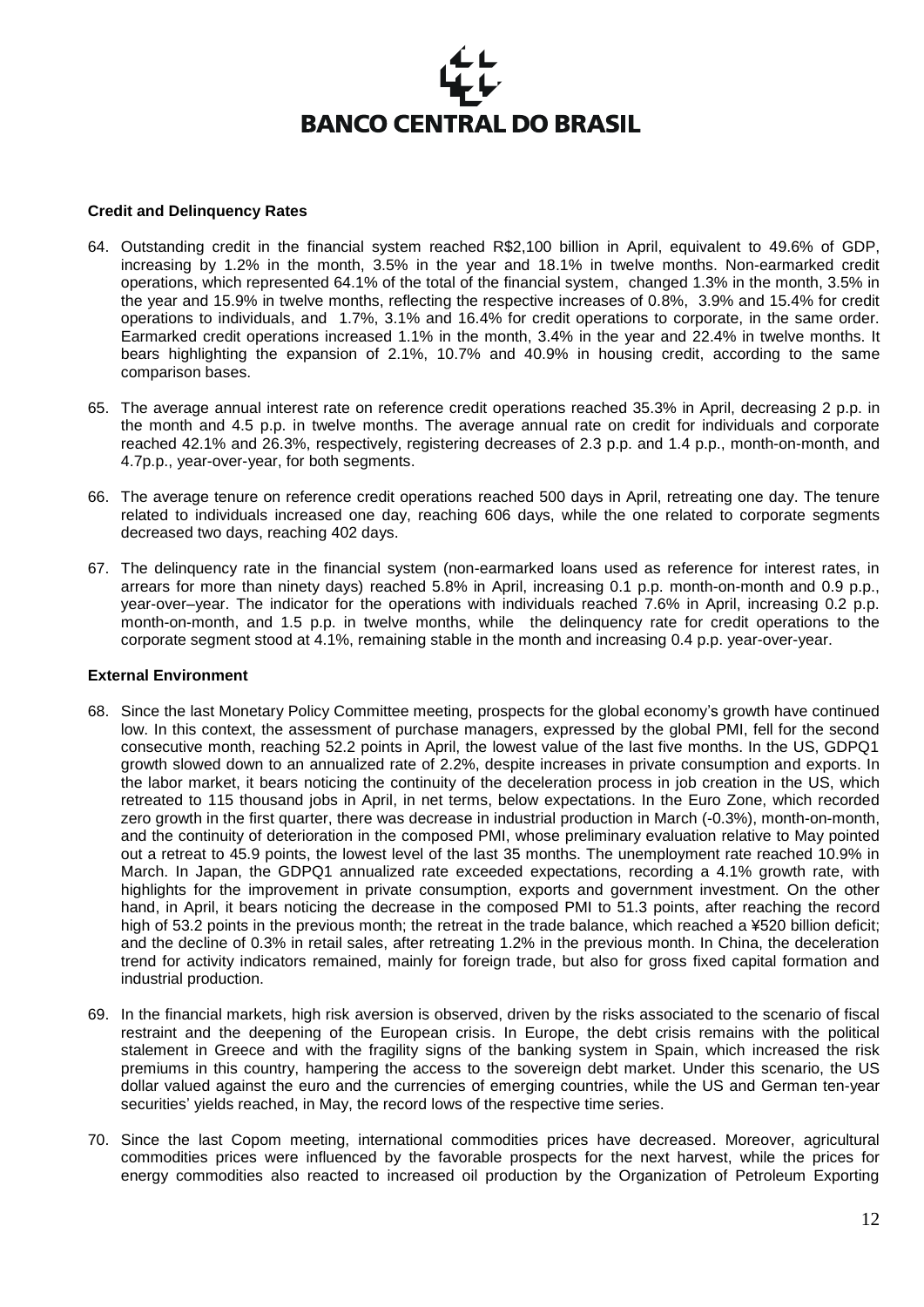

Countries (OPEC) and to the increase in oil inventories in the US, which, since the last Copom meeting, reached levels previously observed only in 1990.

71. Since the last Copom meeting, the process of global disinflation has continued, with decline in the annual consumer price indices (CPI), which reached 2.3%, 2.6% and 3.0% in April, in the United States, in the Euro Area and in the UK, economies where official interest rates remain at historical record lows. In Japan, where the official interest rate remains at a level virtually zero, the Bank of Japan (BoJ) opted for the reintroduction of quantitative expansion measures, having increased by  $\frac{1}{2}$  5 trillion, to  $\frac{1}{2}$  70 trillion, its assets purchase program. Among the main emerging economies, except for India, consumer price inflation also followed a downward trend. Under this context, since the last Copom meeting, the official interest rates remained largely unchanged. In China, where inflation retreated again in April, although the People's Bank of China (PBC) has not altered its basic interest rate, the reserve requirement rate was reduced by 0.5p.p. for the second time this year, retreating to 18% and 20%, respectively, for small and large banks.

#### **Foreign Trade and International Reserves**

- 72. The Brazilian trade surplus reached US\$882 million in April, as a result of US\$19.6 billion in exports and US\$18.7 billion in imports. In the first four months of the year, the trade surplus totaled US\$3.3 billion, down from US\$5 billion in the same period of 2011, reflecting expansions of 2% in exports and 4.8% in imports. In the year through April, total external trade grew 3.4%, totaling US\$146 billion, compared to US\$137.8 billion registered in the same period of 2011.
- 73. International reserves reached US\$374.3 billion in April, increasing US\$9.1 billion month-on-month. Compared to December 2011, the reserves increased US\$22.3 billion. The BCB bought net US\$7.2 billion in the FX spot domestic market in the month.

#### **Money Market and Open Market Operations**

- 74. After the April Copom meeting, the domestic interest rate yield curve fell in all its extension. The fall in the rates in this period was influenced, at the local scenario, by the prospect of continuity of the monetary easing cycle and by the release of economic indicators showing low dynamism of the economy. At the external scenario, the worsening of the outlook, mainly due to the deterioration in the Euro Zone, has also contributed to this movement. Between April 16<sup>th</sup> and May 28<sup>th</sup> the one-, three- and six-month interest rates fell by 0.50 p.p., 0.57 p.p. and 0.64 p.p., respectively. The rates for maturities of one, two and three years decreased by 0.59 p.p., 0.65 p.p. and 0.65 p.p., respectively. The real interest rate, as measured by the ratio between the nominal rate of one year and expected inflation (smoothed) for the next twelve months, decreased from 3.10% on April 16<sup>th</sup>, to 2.50% on May  $28<sup>th</sup>$ , mainly due to the reduction in the nominal rates.
- 75. Between April 17<sup>th</sup> and May 28<sup>th</sup>, the BCB carried out traditional FX swap auctions maturing on June 1<sup>st</sup>, July 2<sup>th</sup> and on August 1<sup>st</sup>, totaling the equivalent to US\$5.4, leading the BCB to take a short FX position in the amount equivalent to US\$2.3 billion in notional value.
- 76. In its open market operations, the BCB carried out weekly, between April 17<sup>th</sup> and May 28<sup>th</sup>, repo operations borrowing R\$15.2 billion for a six-month period. The average daily balance of the long term operations decreased from R\$144.2 billion, between March 6<sup>th</sup> and April 16<sup>th</sup>, to R\$128.7 billion, between April 17<sup>th</sup> and May 28<sup>th</sup>. In the same period, the BCB also borrowed money through repo operations with tenures between thirteen and twenty-nine working days, increasing the average daily balance of short-term borrowing operations to R\$293.8 billion. The BCB also borrowed money through 30 very short-term operations. The average daily balance of these operations totaled R\$46.3 billion in the period, borrowing. The average daily balance of the total outstanding of repurchase agreements of the BCB decreased from R\$479.4 billion, between March 6<sup>th</sup> and April 16<sup>th</sup>, to R\$468.8 billion, between April 17<sup>th</sup> and May 28<sup>th</sup>. Considering the operations for the most recent period, the total outstanding of repurchase agreements decreased from R\$488.4 billion on April 16<sup>th</sup> to R\$445.2 on May 28<sup>th</sup>. The main factors that contributed to the reduction of liquidity in the period were the net revenues of the Union and the net issuance of securities by the National Treasury.